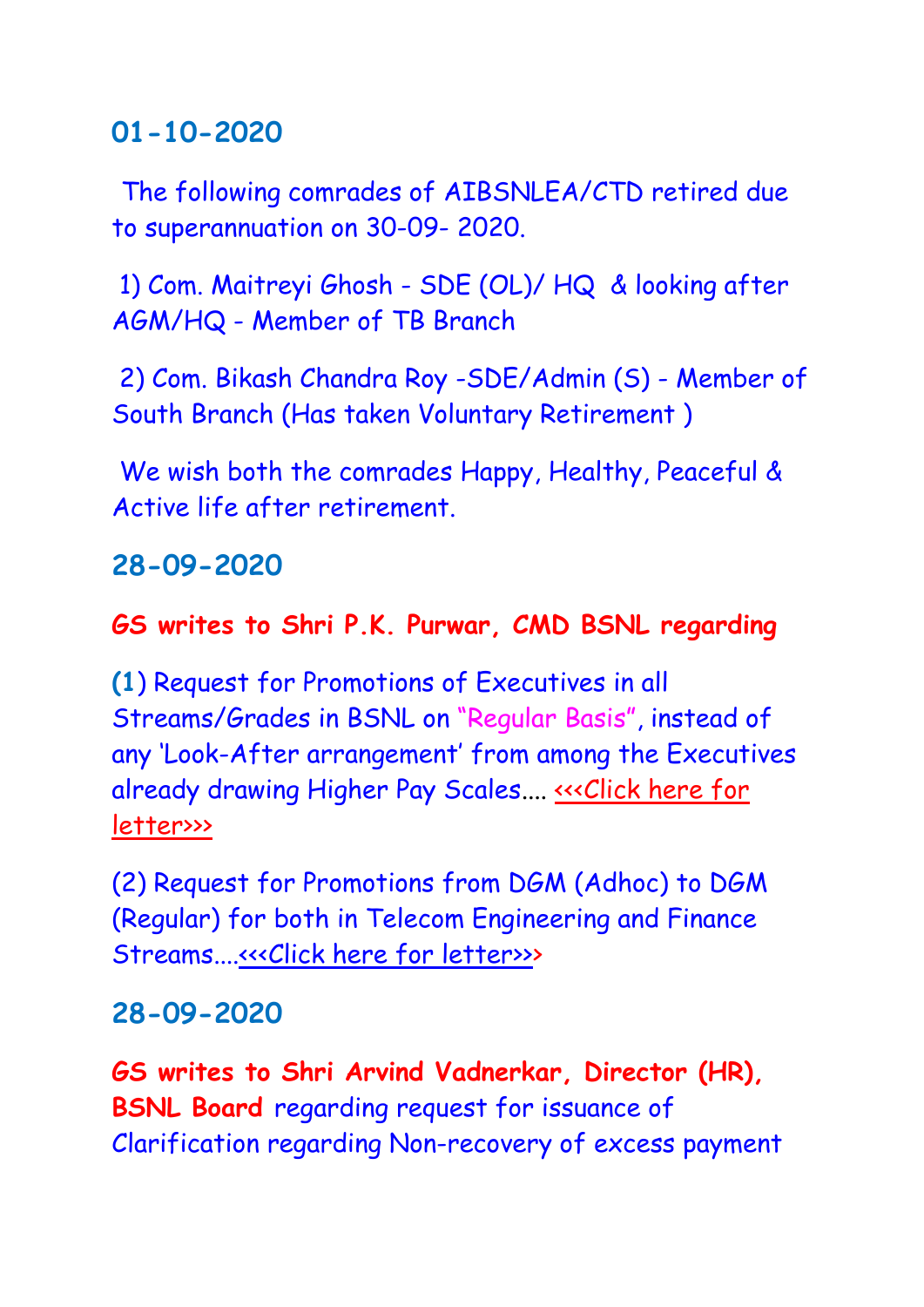made for a period in excess of five years to the retired or due to retire within One Year Executives in pursuance to the Hon'ble Supreme Court Judgment- <<< Click here **[for letter>>>](http://aibsnleachq.in/DIRHR_280920.pdf)**

### **25-09-2020**

Conciliation conducted by the RLC (Central),Delhi on 24.9.2020 on the demands of the 3 Days Strike held from 18.2.2019 to 20.2.2019:

The RLC (Central) conducted a conciliation meeting on 24.9.2020, on the demands contained in the Strike Notice, served by the AUAB for the 3 days Strike which took place from 18th February, 2019. Com. S. Sivakumar, GS, AIBSNLEA, Com. P. Abhimanyu, Convenor, AUAB & GS BSNLEU, Com. Suresh Kumar, GS, BSNL MS, Com. Anil Kumar, GS, BSNL ATM and Com. H.P. Singh, GS, BSNL OA, participated in this conciliation. From the BSNL Management side, Shri A.K. Sinha, DGM(SR) participated in the conciliation meeting. The important arguments placed by the AUAB in the meeting are as detailed below:-

1. Allotment of 4G spectrum to BSNL:The Government has allotted 4G spectrum to BSNL. But, BSNL could not launch 4G Service, due to the cancellation of its 4G Tender, as per the directive of the Government of India. The AUAB demanded that BSNL should be allowed to launch its 4G Service immediately.

2. Pay Revision to Employees: The DoT has already directed BSNL Management to immediately negotiate the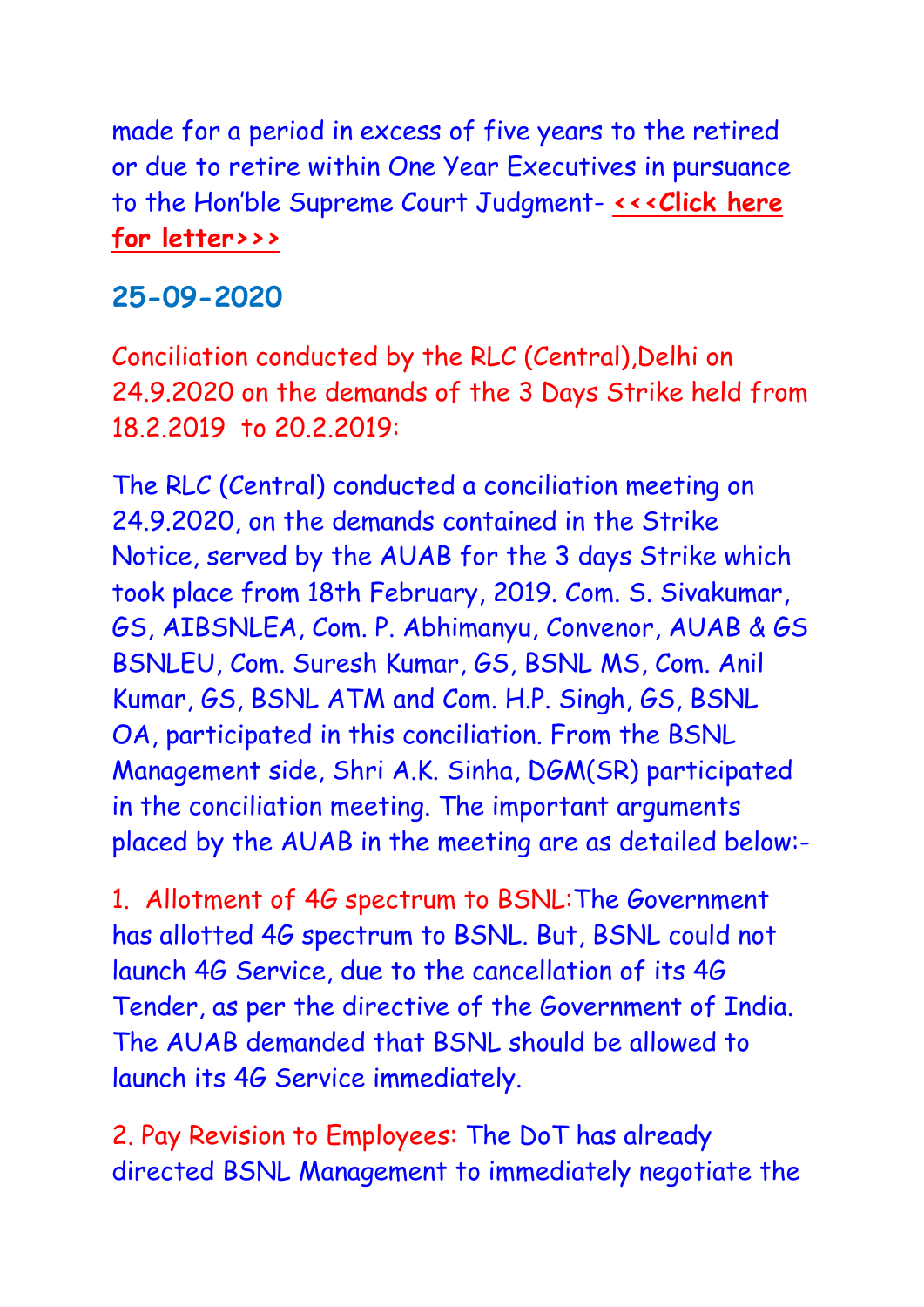wage settlement of the Non-Executives, sign the agreement and send the same for the approval of the DoT. However, BSNL Management had abruptly discontinued the wage negotiation. BSNL Management should be told to resume the wage negotiations.

3. Pension Revision: Pension Revision has already been implemented to the DoT retirees. Whereas, their counterparts in BSNL, are not getting the Pension Revision till date. The Government should immediately implement Pension revision to the BSNL retirees by delinking it from the Pay revision of the serving employees.

4. Payment of Pension contribution: The AUAB demanded that the Government of India Rule should be implemented in respect of payment of Pension Contribution by BSNL to DoT. (i.e., As per F.R.116, Pension contribution to be paid on actual basic Pay instead of the Maximum of the Pay Scale).

5. Superannuation Benefits (SAB) of the Directly Recruited employees: The CMD BSNL assured in February, 2019 that BSNL's contribution towards the SAB would be increased by 3% before 31.03.2019 and the short fall in BSNL's 30% contribution would be made good in the subsequent financial year. The Management has gone back from this assurance. The settlement of this demand should not be dragged on, by linking it with the financial condition of the Company. The Management should immediately start contributing its full 30% contribution towards the SAB.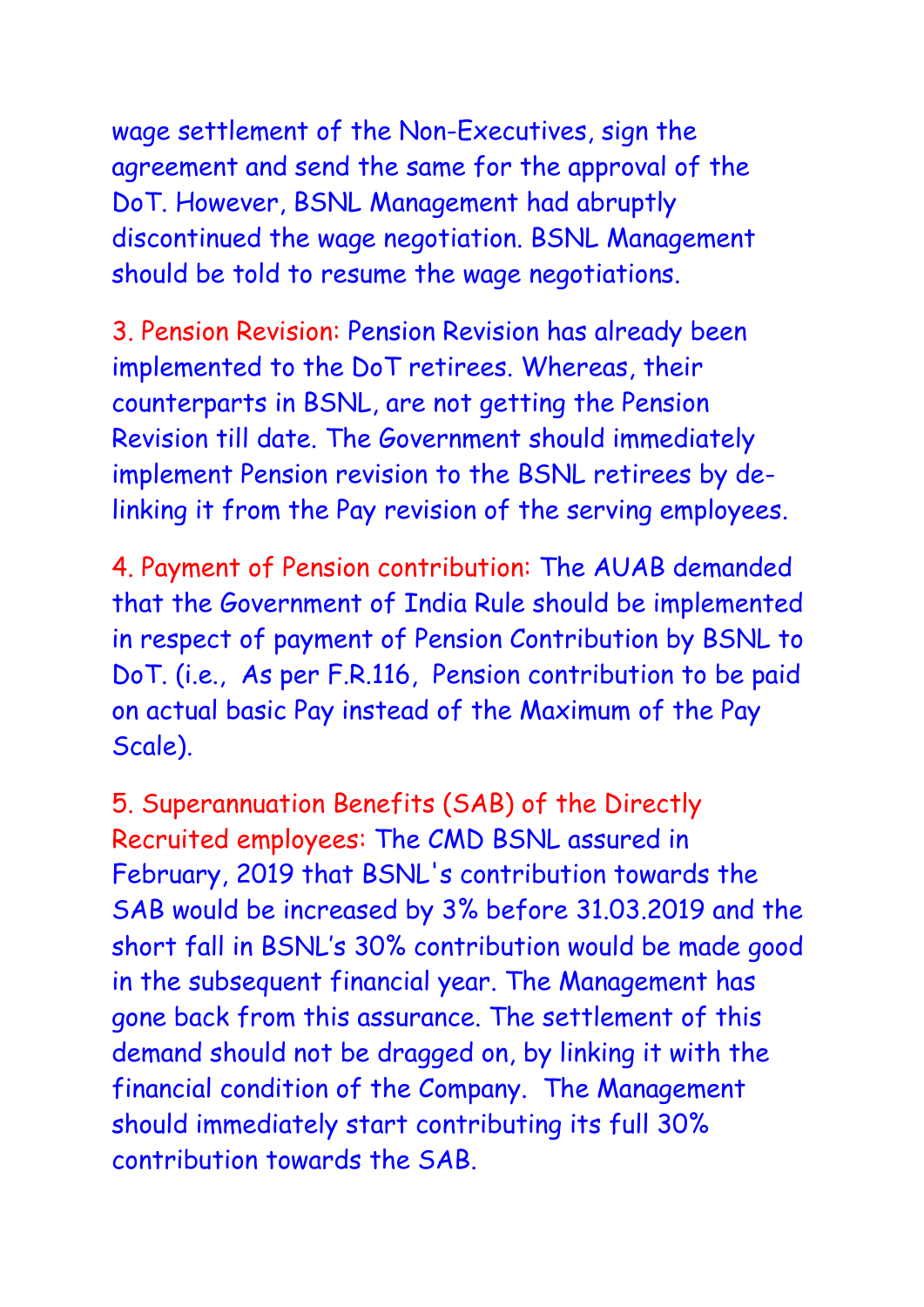After the discussion, the RLC directed the BSNL Management to discuss and decide the issue of at least Wage Revision of the Non-Executives. Next sitting of the Conciliation will be held at 11:30 hrs on 26.11.2020.

# **25-09-2020**

CS writes to CGM/CTD requesting for extension of date in r/o revalidation of BSNLMRS Card of Retired employees <<<<< [See letter](CGM_250920.pdf) >>>>>

# **25-09-2020**

CS writes to CGM/CTD thanking CTD administration in issuing certificate of appreciation for the VRS and Normal retirees of January ,2020 and requesting to issue the certificate of appreciation at the time of retirement may be continued for the retirees with effect from February ,2020 onwards.

<<<<< [See letter](CGM%202_250920.pdf) >>>>>

# **25-09-2020**

Today Ex CS Com.Subhasis Mitra met Madam Rupa Pal Chowdhury PGM (F) CTD and introduced present CS Com. Chandra Kanta Das and CP Com. Satyajit Bhattacharyya with her. VP Com.Tapan Banerjee DGM(F) was also present in the meeting. We assured all sorts of co operation with CTD management for the development of CTD.We requested Madam not to release AOs until COVID situation is normalised. She appreciated our concern and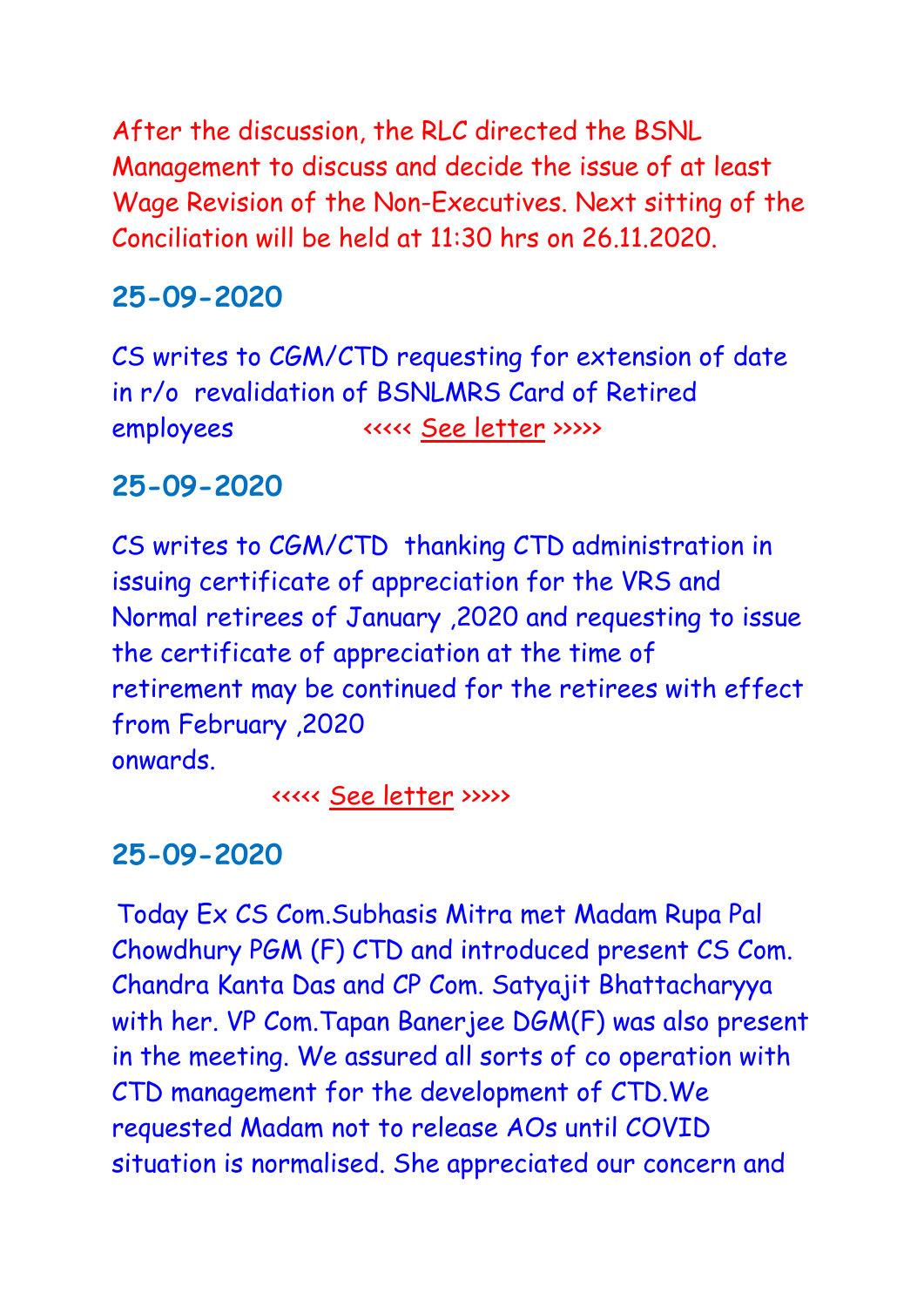told she is trying utmost to retain them at least upto October 2020.CS raised the point that EPF accounts is not being updated till May 2020.Madam assured to take up the case with EPF authority for immediate solution and confirmed BSNL submitted the subscription to EPF up to date. Madam also expressed her concern that vendors are not submitting their bills in time so payment cannot be regularised causing delay in JCL payments also.

We thanked Madam and meeting ended cordially.

25-09-2020

AUAB/ CTD meeting was held today on 25th September, 2020 at RJCM Room, Telephone Bhawan at 3 PM to discuss about implementation of Black Day and Protest Day observation on 1st October, 2020 , 20th BSNL formation day.

Com.Chandra kanta Das, CS, Com. Subhasis Mitra President, CHQ, AIBSNLEA attended the meeting on behalf of AIBSNLEA CTD.

Com. Subhasis Mitra, AIP AIBSNLEA presided over the meeting.

It was unanimously decided that:

1) On and from 1st October, 2020 main gate of the Telephone Bhaban should be opened.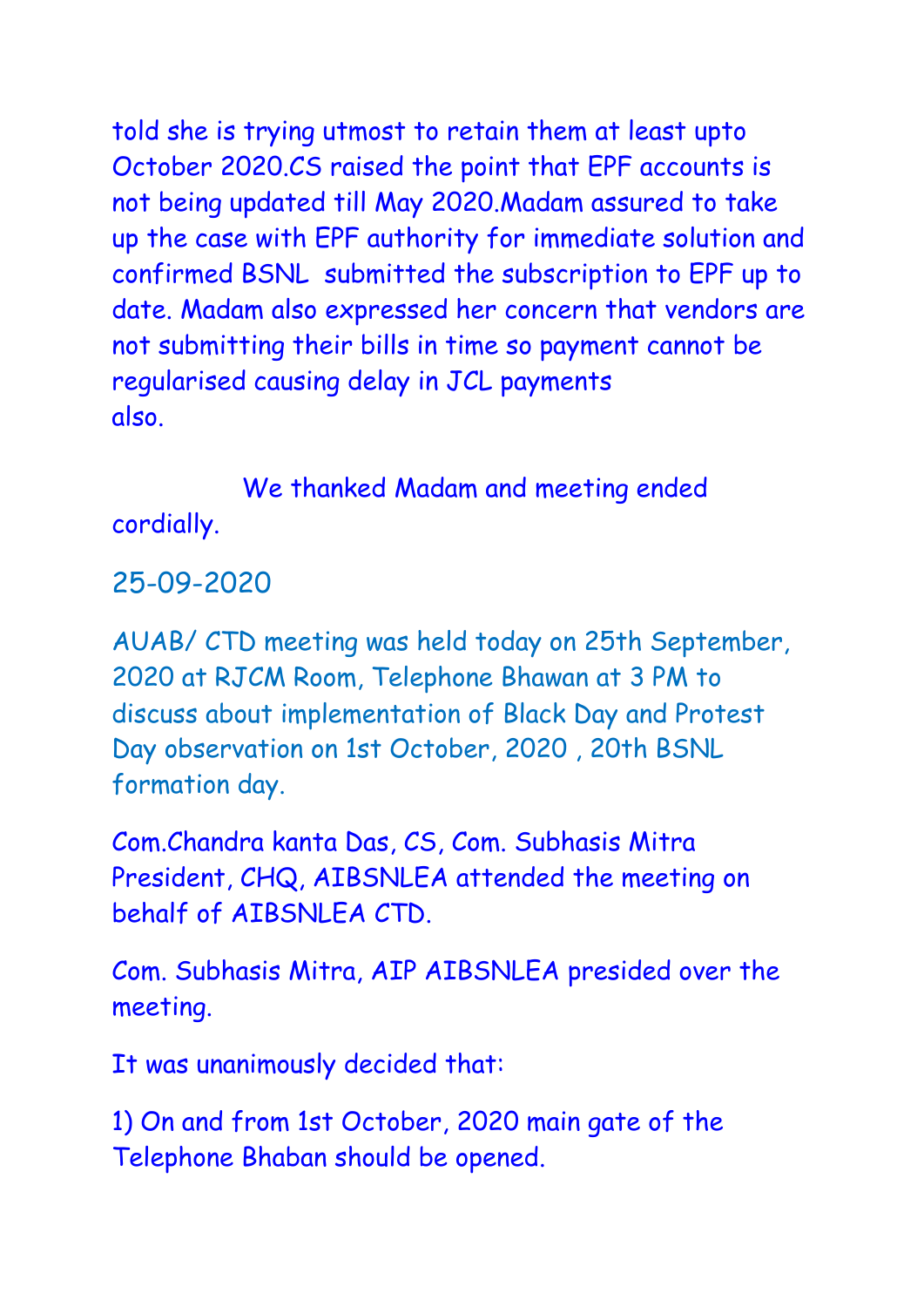2) Black Day and Hunger Strike will be organised centrally at Telephone Bhawan from 12 to 4 PM.

3) Leaderships of all constituents AUAB CTD will address the meeting against the anti BSNL including PSU policy of the Government.

### **23-09-2020**

CS writes to GS regarding Request for not to release Accounts Personnel from CTD to other Circle during COVID 19 pandemic. <<<<<< [See Letter](http://aibsnleawb.org/GS_230920.pdf) >>>>>

### **23-09-2020**

**CS & CP, of New Circle Body met CGM/CTD today.** Com. Subhasis Mitra, President, AIBSNLEA/CHQ who is Ex-CS introduced the new COBs to CGM formally. Letter in this regard was also submitted. CGM greeted and wished that the new body of AIBSNLEA/CTD will fucntion for the benefit of CTD & also for the development of BSNL as done earlier.

We thanked and assured him any sort of co-operation for the development of CTD. The meeting ended cordially.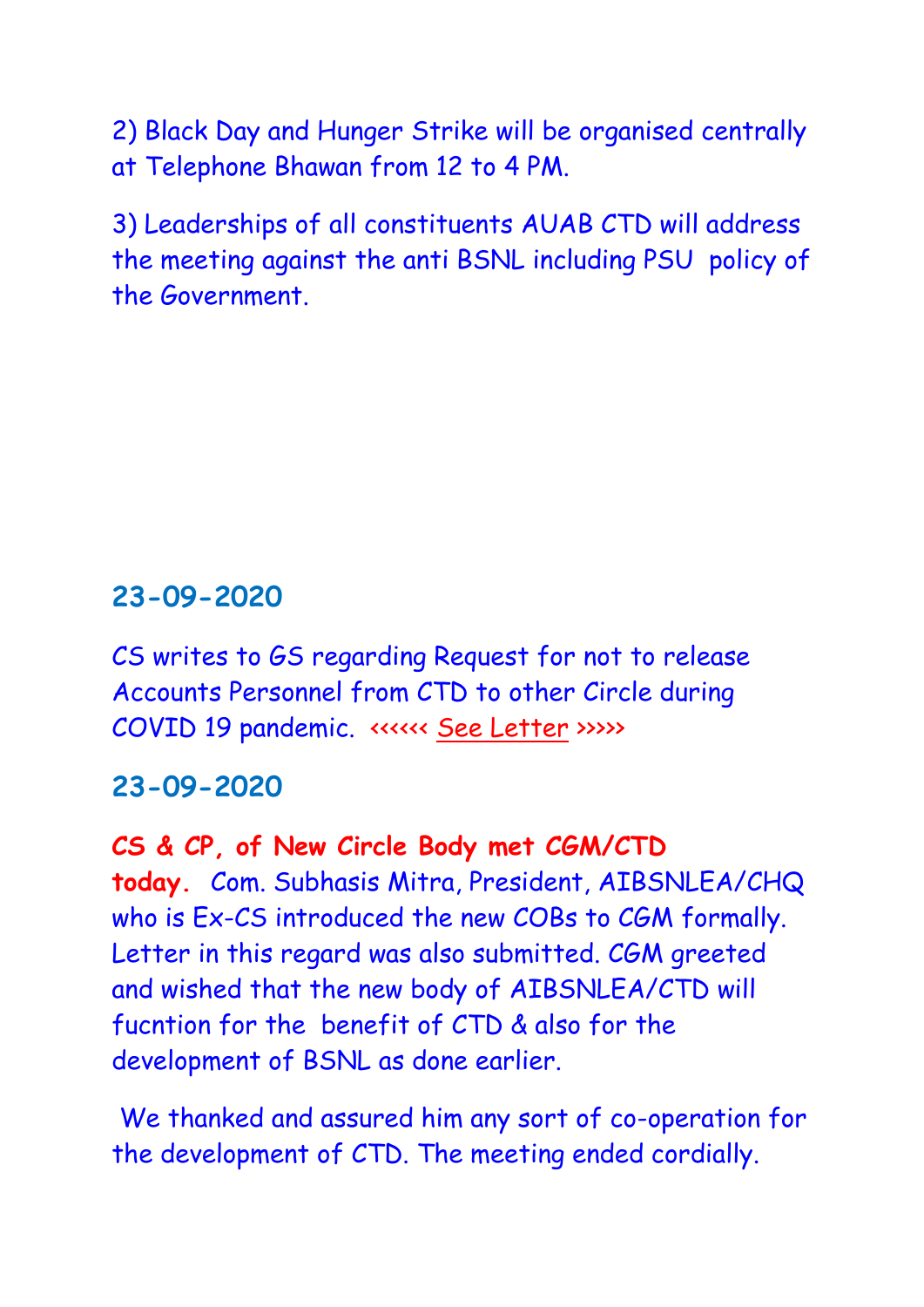## **21-09-2020**

### **BSNL NEWS IN MEDIA**

(i) BSNL raises Rs 8,500 cr through sovereign bonds.....Today BSNL issued Govt. guaranteed 10 years maturity bonds at coupon rate of 6.79 per cent per annum for 10 year period and within one and half hour, it is over subscribed to 2.02 times for total worth of Rs. 17183.10 Crs.

BSNL Management has decided to retain the full subscription of Rs. 8500 Crs. and it will be used for Debt Re-financing and meeting the CAPEX requirement of BSNL..........[.<<<Click here for detail news>>>>](https://economictimes.indiatimes.com/markets/bonds/bsnl-raises-rs-8500-cr-through-sovereign-bonds/articleshow/78237224.cms)

## **21-09-2020**

# **REPORT OF THE 7th CIRCLE CONFERENCE OF AIBSNLEA,CALCUTTA TELEPHONES CIRCLE**

On 20-09-2020 the 7th Circle Conference of AIBSNLEA CTD held through VC.

The meeting started with the opening song exquisitely sung by Com.Susmita Nag.

CP,Com.Tridip Chakraborty presided over the meeting. We paid our homage in memory of Com. Amit Gupta, Com. Asok Kumar Koley and Com. Malay Bhattacharya. One minute silence was observed in memory of the departed souls. CS Com Subhasis Mitra placed the Secretary Report. Audited Accounts for 2017 to 2019 and unaudited A/c for 2019 -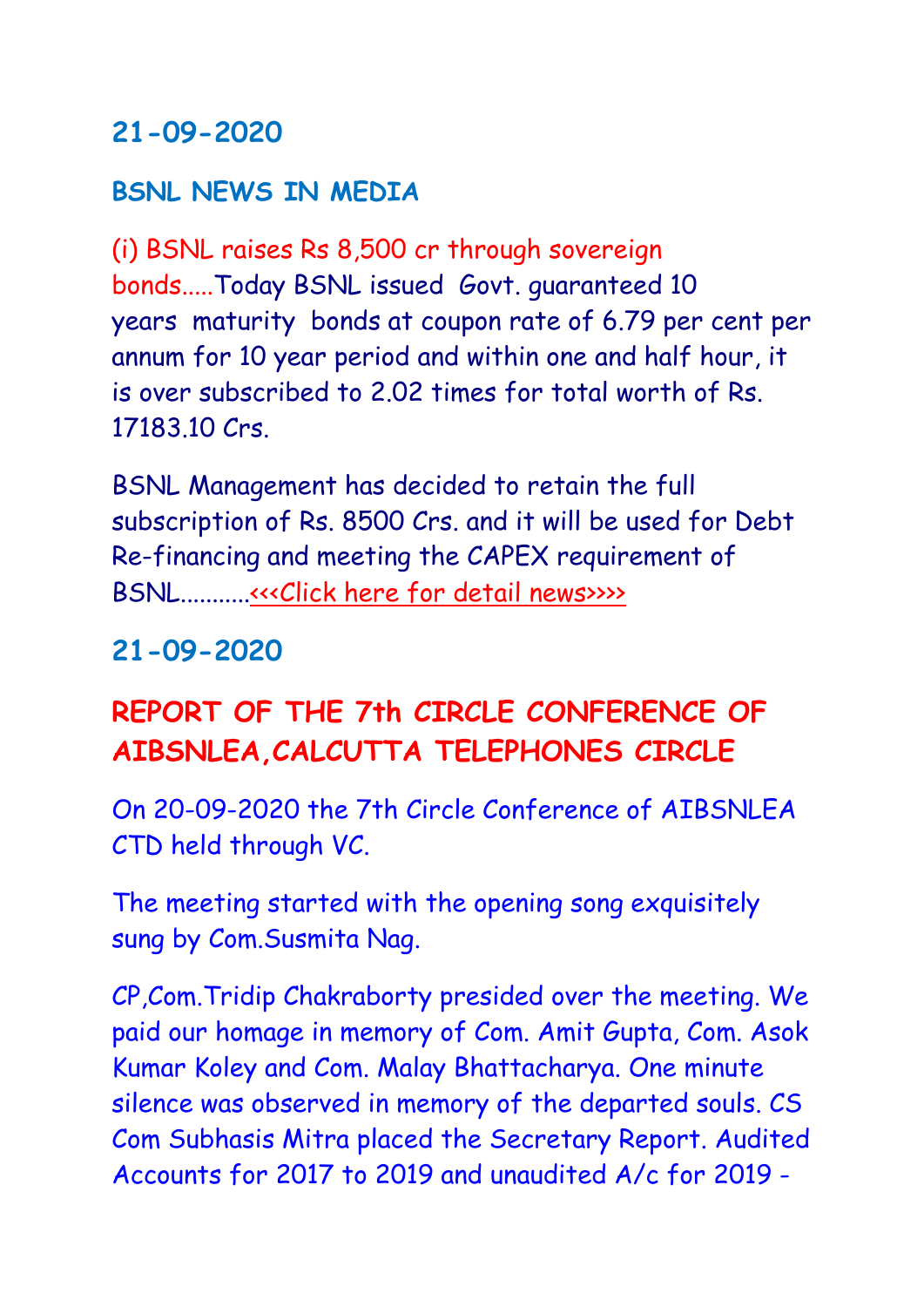20 were placed by Com Debabrata Dey and Com Raju Roy FS and AFS respectively. Resolutions placed by members for the betterment of BSNL. The meeting opined that we should try to forge unity to fight out against the anti BSNL policy of The Govt.of India . After detailed and threadbare discussions Secretary Report from 22nd Sept 2017 to 19th Sept 2020 adopted unanimously. Branches are reconstituted into five,viz. HQ, Central, South, North and EZBC.

 A new committee with the following Circle Office Bearers elected unanimously for the next term.

### **President: Com Satyajit Bhattacharyya AO/Audit/HQ 9433000305**

Vice Presidents : Com Dhrubajyoti Mukherjee CAO/CMTS 9433000352 & Com Tapan Banerjee DGM (F) 9433400456

### **Circle Secretary: Com Chandra Kanta Das SDE/Kalighat/Extl 8902001346**

Asst. Circle Secretaries:

1) Com Ashok Ghosh SDE/Tx/PHT 9433400340, 2) Com Arindam Roy JAO/North 9432212302,

3) Com Raju Roy AO/ East 9433000495, 4) Com Surojit Ghosh SDE/Kalighat/Intl 9432000138 &

5) Com Kaushik Deb Sarkar AO/EZBC 9434002728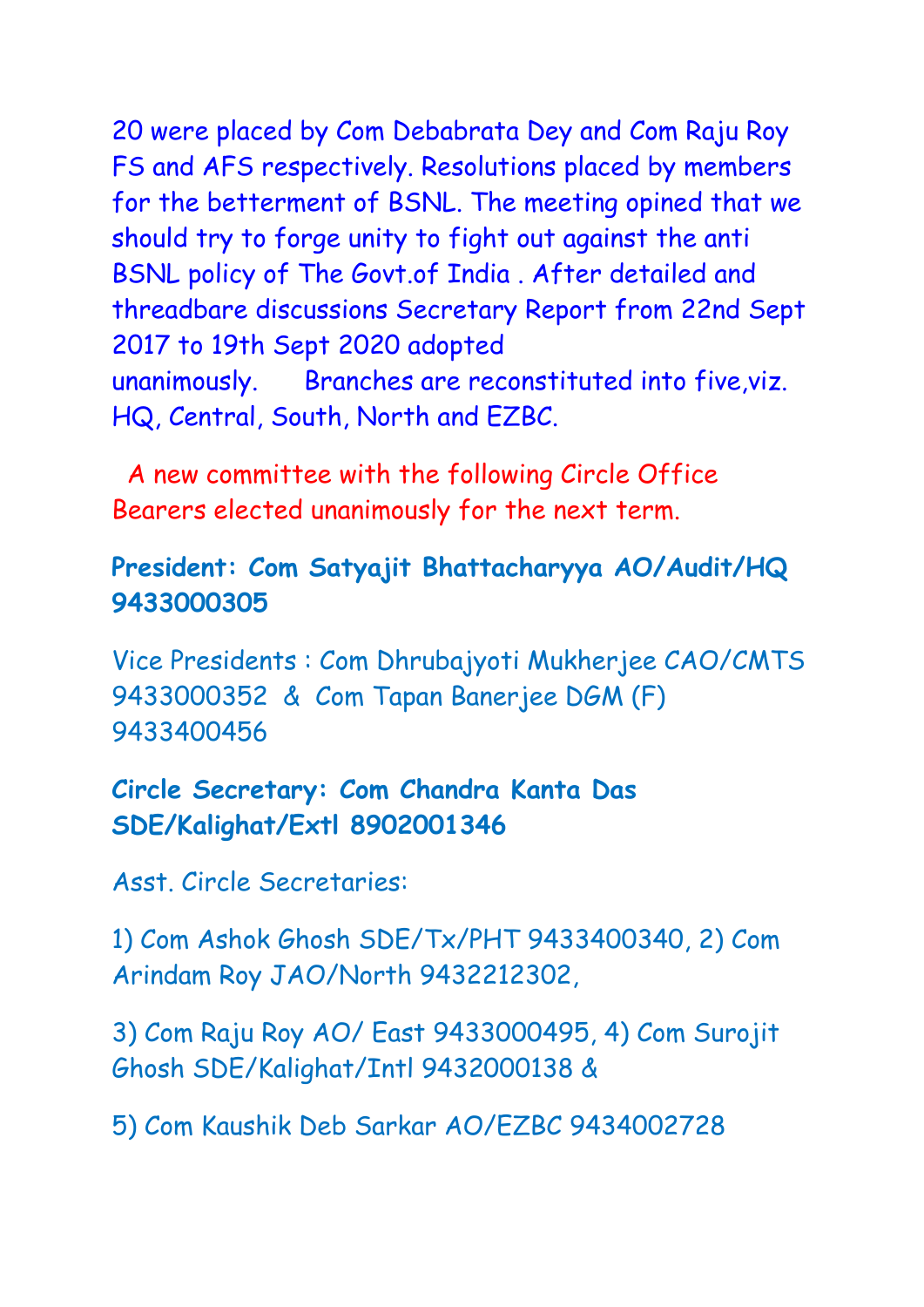Organising Secretaries:

1) Com Partha Sarathi Sarkar AO/North 9432000936, 2) Com Debabrata Dey AO /Cash/South 8902000119,

3) Com Shreya Misra JAO/EZBC 9434090685, 4) Com Bapi Chakraborty AO/East 8902001235 &

5) Com Murari Mohan Pal AO/East 8902001966

**Finance Secretary: Com Bikash Singha AO/FA/HQ 9432000254**

Asst Financial Secretary: Com Swati Kanji AO/CMTS 9433000380

CWC Member: Com Bikash Singha AO/FA/HQ 9432000254

Auditor: Com Manishi Mukherjee CAO/CMTS 9433000235

The Comrades took oath and it was read out by Com Subhasis Mitra , President AIBSNLEA CHQ.

Com. S Sivakumar GS CHQ addressed the meeting and congratulated the newly elected team and proclaimed that AIBSNLEA will fight for betterment of all executives and non executives of BSNL and fight against the anti BSNL policy of the Government.

**The meeting ended with shouting slogan ' Long live Workers' unity , Long live BSNL, Long live AIBSNLEA. '**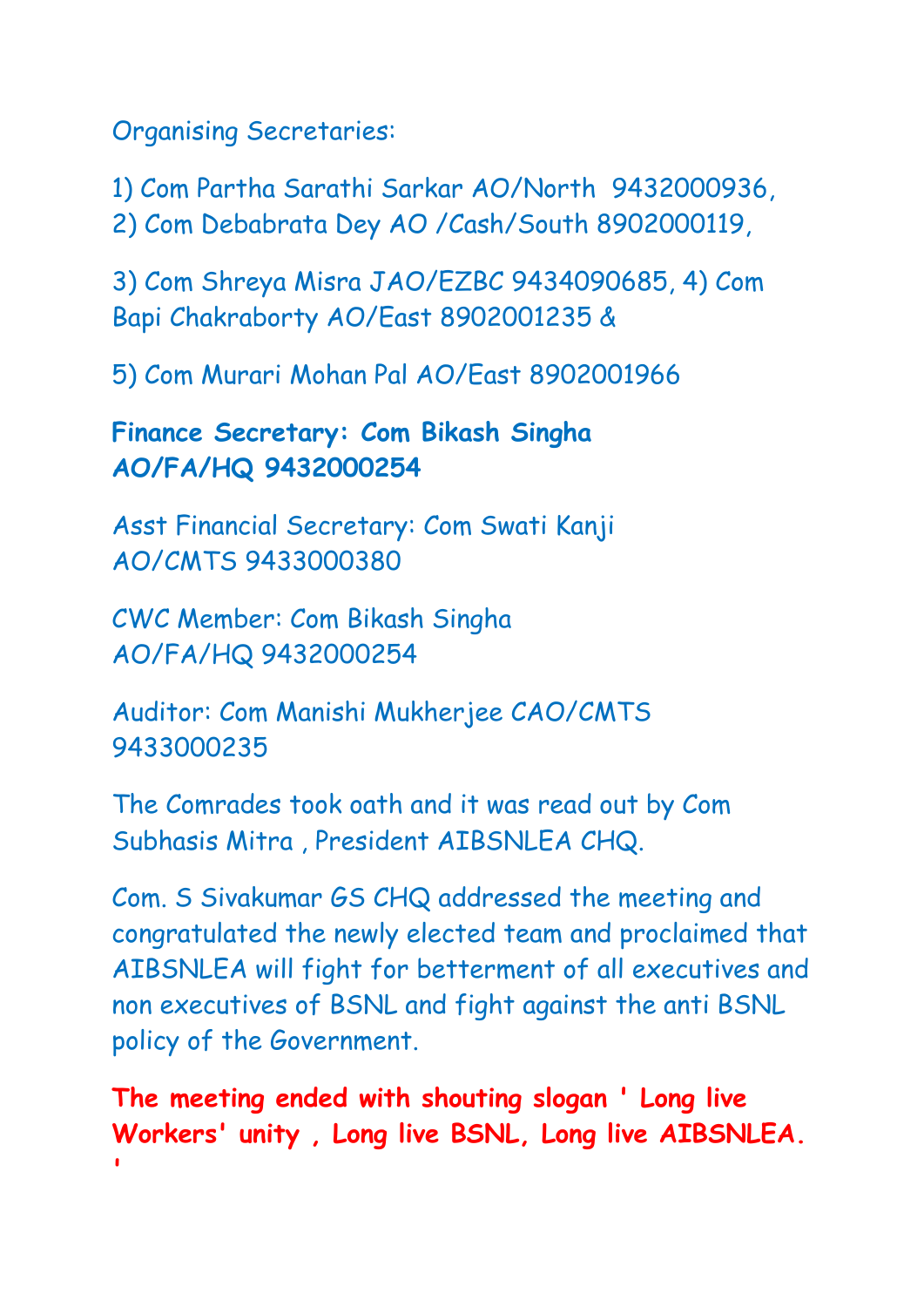## **14-09-2020**

Tomorrow 15-09-2020 at 8 PM Pre Conference CEC will be held to discuss Seceretary Report, etc. All concerned are requested to attend through link.

# **10-09-2020**

Admin Cell of BSNL CO issued instructions regarding mentioning name of the officer on the note sheets and letters. «Click here for letter>>>

# **05-09-2020**



**Our beloved Veteran leader, Com. Amit Gupta fondly known as Amit da left for his heavenly abode yesterday midnight 12.30 hours .It's an Irreparable loss for not only AIBSNLEA but for all Telecom Trade Unions & Associations.**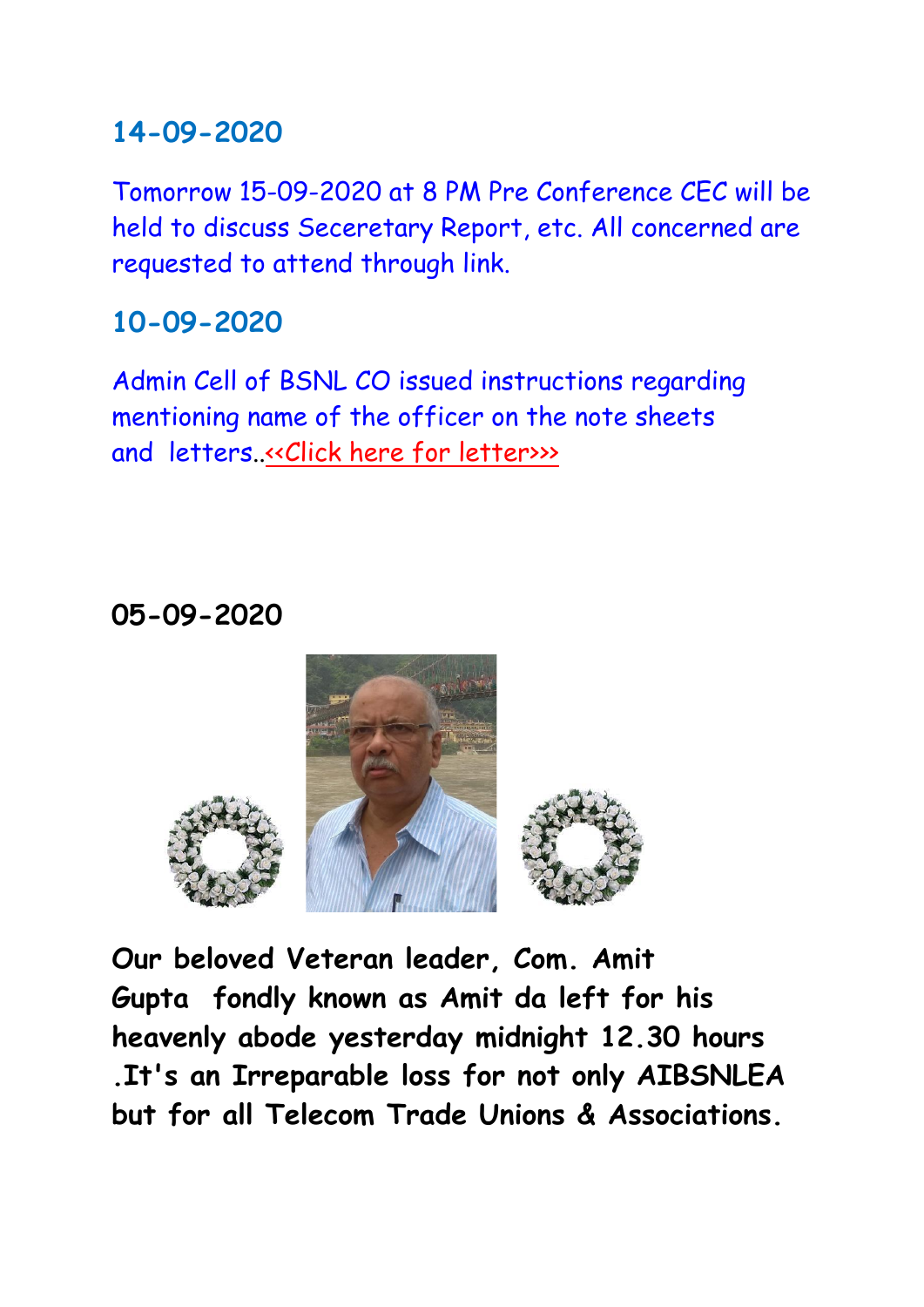**His contributions to our BSNL family is beyond our imaginations.**

**Amit da one of the founders of our beloved associations AIBSNLEA and AIRBSNLEWA. Currently he is the Deputy Secretary CHQ of AIRBSNLEWA. Amit da with his series of RTIs was mainly responsible for the Removal of 60:40 Clause in the DoT order towards the payment of pensionary benefits to the retired employees.We deeply mourn the sudden demise and convey our deepest condolence to the bereaved family. May his soul Rest In Peace.**

 **Condolence Message from our CS/CTD Com.Subhasis Mitra.**

#### **Who is Amit Gupta?"**

**.....this was the question of a present CHQ Office bearers of AIBSNLEA. Indeed who is he?**

**If I try to explain his personality,dignity and genuine involvement for the cause of executives of BSNL, the space will be inadequate. When I compare his acumen and prudence with so many present leadership, I realise they are lilliput in front of the magnanimity of Com.Gupta. I cannot explain my irreparable personal loss. I only beg to all of you please remember**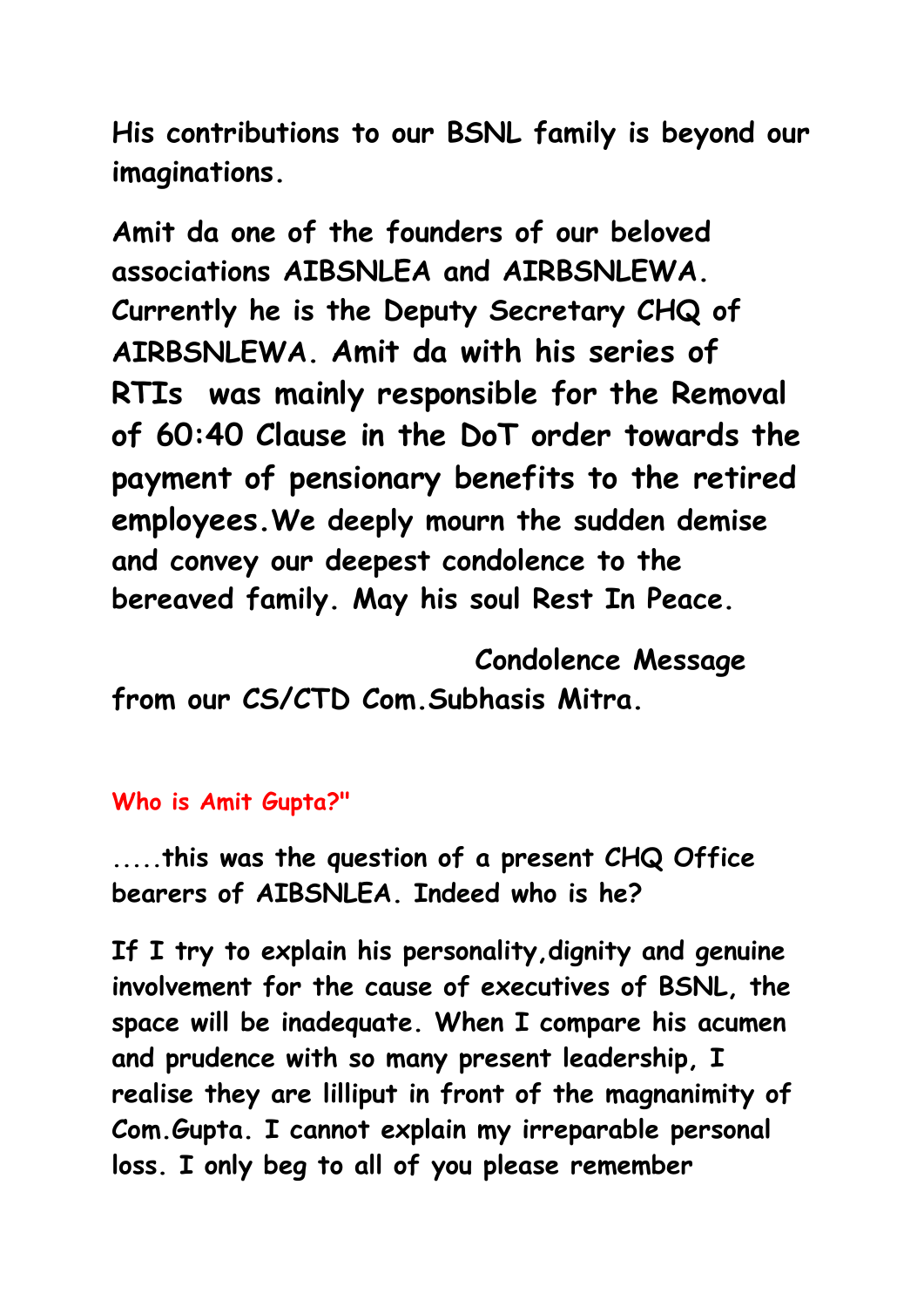**Com.Amit Gupta was one of the pioneer to establish our beloved AIBSNLEA by forging unity of 10 executives' association in 2004.He was also behind the curtain with Con.Prahlad Raiji and others to form AIRBSNLEWA which is performing brilliantly nowadays in protecting the interests of retired BSNL executives.**

**The most important contribution of Com.Gupta is to unearth the conspiracy of DoT and Govt of India to confiscate the pension of retired BSNL employees. The 60:40 issue.He not only made it public singlehandedly but also got the clause abolished by creating protest at every corner. DoT recruited employees shouldn't not forget that.**

**Alas the megalomaniac mentality in the leadership is not ready to acknowledge his contribution.**

**Yes,Com. Gupta that is the nature of frail self centred people.**

**But Com.Amitda there will be people who will always remember your colossal contribution not only to JETA, TESA,AIBSNLEA,AIRBSNLEWA but also to Telecom movement as a whole.**

**Com.Gupta please accept my heartfelt respect and gratitude, you will always be in my mind but I shall lose your guidance and affection shown to me.**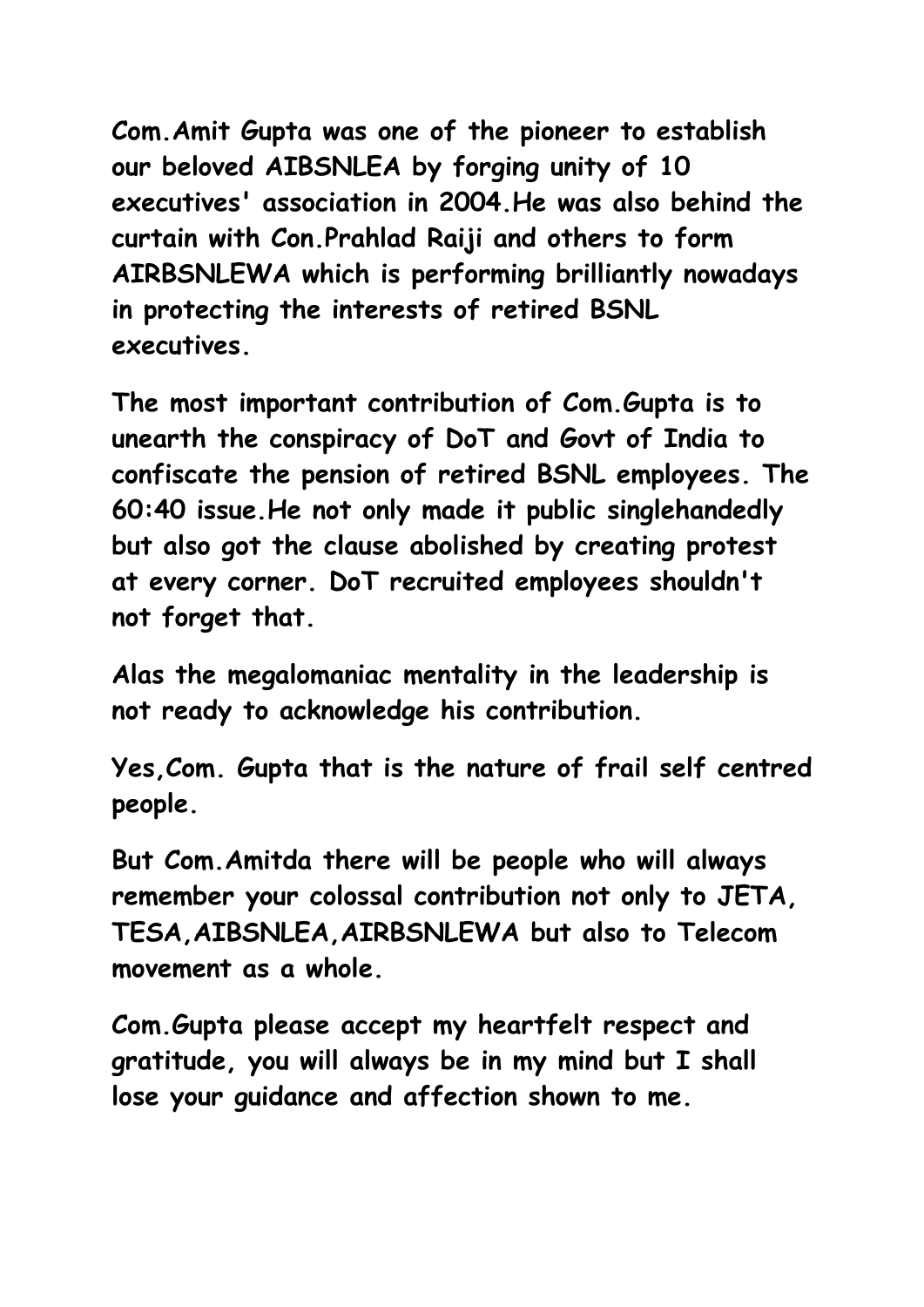**On the Teacher's day I lost one of my most effective teacher in every walk of life.**

**Long live** 

**Com.Amitda.**

## **Subhasis Mitra.**

# **03-09-2020**

GS writes to Shri. P. K. Purwar, CMD

BSNL regarding Deferment of next Time Bound Pay Scale Upgradation under Executive Promotion Policy [EPP] for a period of two years in the case of refusal of post based promotion-Our protest thereof....[.<<<<Click here for](http://aibsnleachq.in/epp_03092020.pdf)  [letter>>>>](http://aibsnleachq.in/epp_03092020.pdf)

# **03-09-2020**

## **CHQ Office Bearers Meeting:**

The CHQ Office Bearers Meeting of AIBSNLEA was held on 02.09.2020 through VC to review the performance in 2<sup>nd</sup> Membership Verification. The CHQ accepted the Verdict given by the Majority Executives of BSNL. After detailed deliberation, it was further decided that:

1. To continue our efforts more aggressively to safe guard the Interest and achieve the Legitimate Rights & Issues of all the BSNL Executives.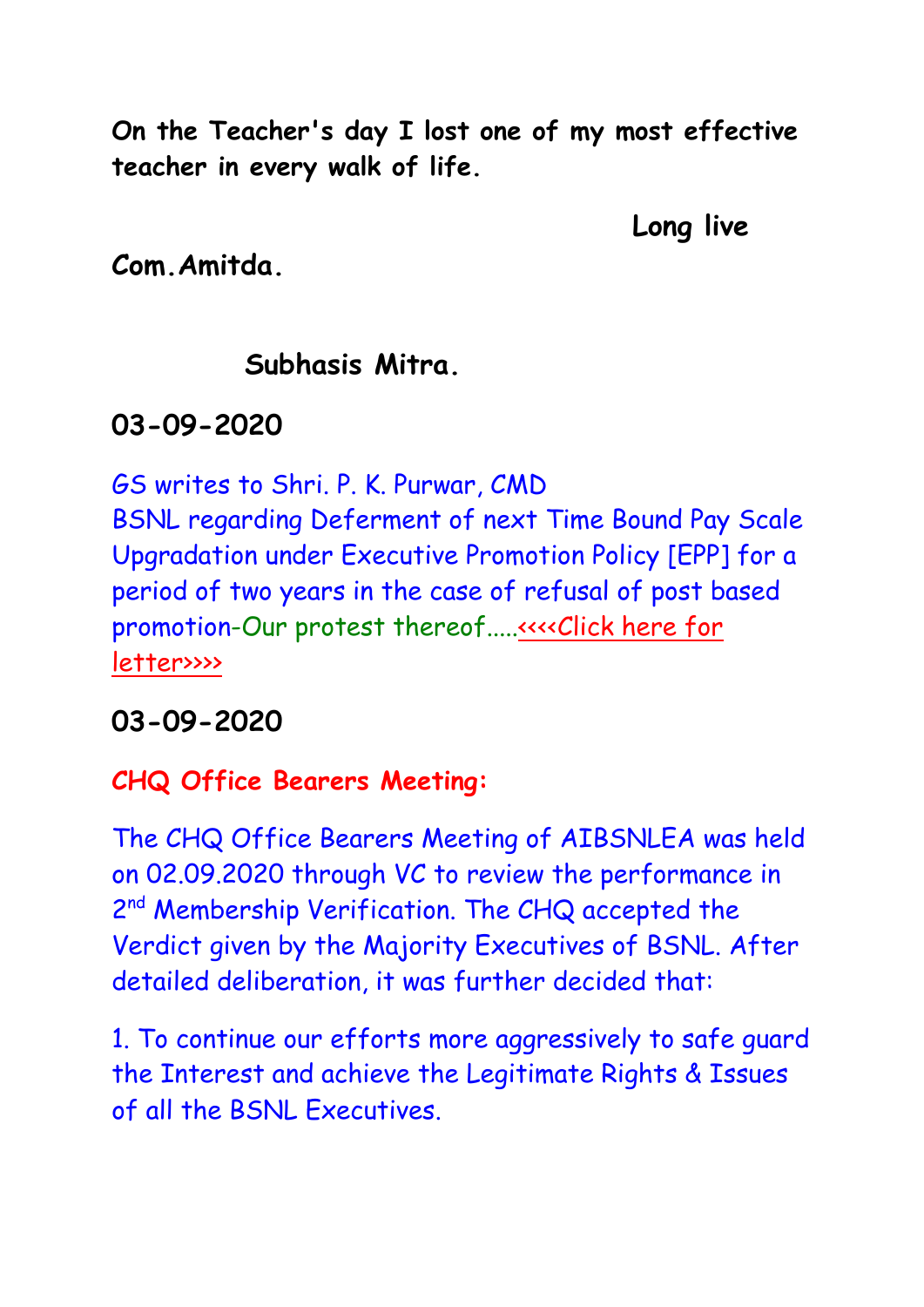2. To further strengthening AIBSNLEA, the New Talented Youngsters to be inducted as members as well as the office bearers in the Districts, Circles and CHQ level.

3. As per the decision of the CHQ/CS/CP meeting held in Delhi in Dec. 2019, the new District/Circle Office Bearers to be Elected/Co-opted for the vacant posts created due to VRS by conducting

District/Circle Conference or EC/GB/SGB meeting of the District/Circle through VC or Physical mode. **This process should be completed before 20.09.2020** 

4. The CWC meeting will be conducted in the last week of October or November' 2020, since the decision has already been taken in the CHQ/CS/CP meeting at Delhi to conduct the CWC meeting in April/May 2020 but due to Covid-19 it could not be conducted.

5. Joint forum of all Associations of BSNL has to be formed immediately for fighting unitedly to achieve the legitimate demands of all the executives viz: Pay, Pension & Promotion etc., and to save the BSNL. CHQ Office Bearers meet felt that it is the need of the hour.

 **It is also decided in the CHQ OBs meeting thatNew Young Office Bearers will be Co-opted in the CHQ Body for the Vacant Posts created in CHQ.**

**01-09-2020**